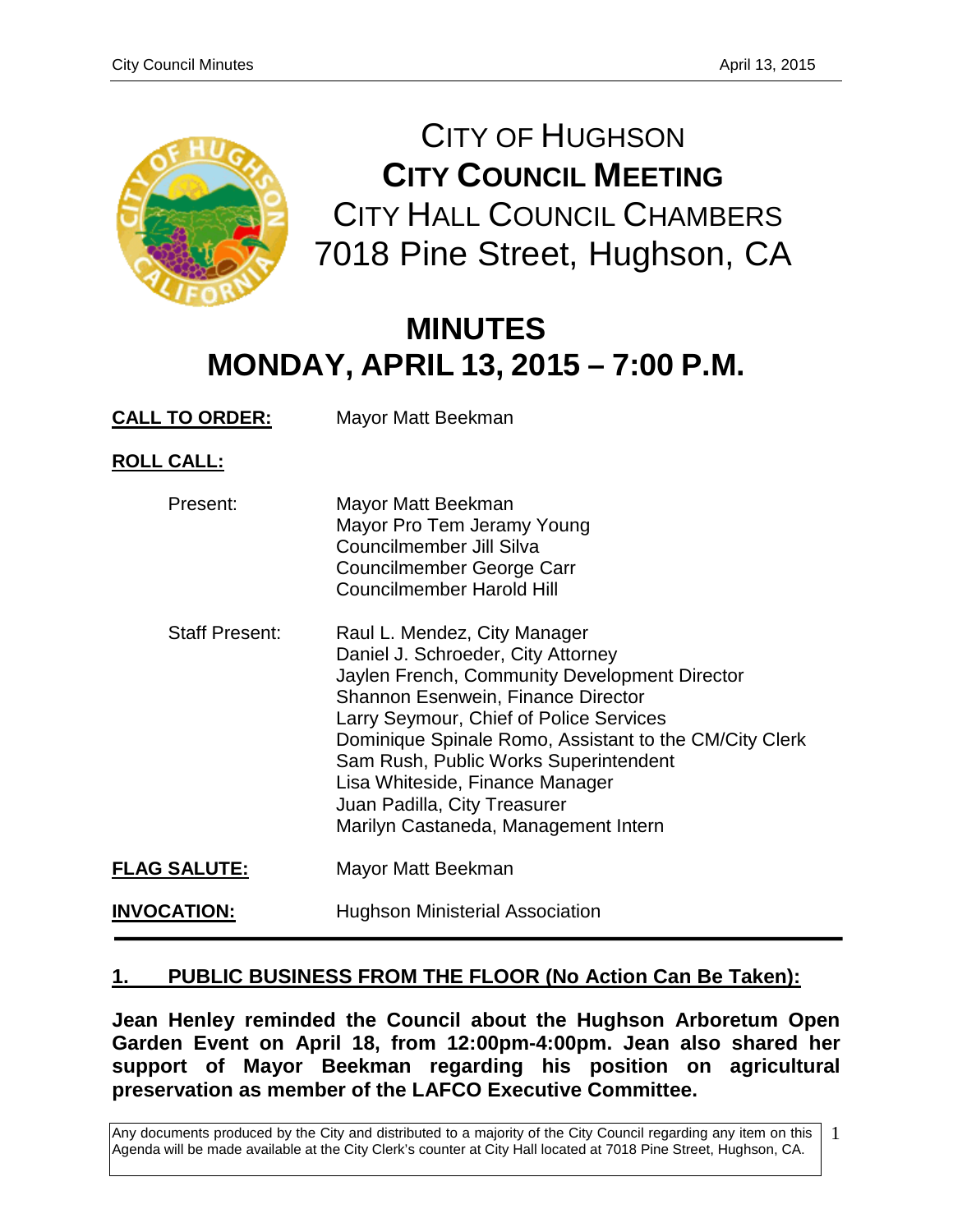# **2. PRESENTATIONS:**

**2.1:** Adopt Resolution No. 2015-06, in Support of California Safe Digging Month.

**Joe Branston with PG&E was present to receive the Proclamation from the City Council in support of the month of April as Safe Digging Month.** 

**BEEKMAN/HILL 5-0 motion passes to adopt Resolution No. 2015-06, in Support of California Safe Digging Month.**

# **3. CONSENT CALENDAR:**

**All items listed on the Consent Calendar are to be acted upon by a single action of the City Council unless otherwise requested by an individual Councilmember for special consideration. Otherwise, the recommendation of staff will be accepted and acted upon by roll call vote.**

- **3.1:** Approve the Minutes of the Regular Meeting of March 23, 2015.
- **3.2:** Approve the Warrants Register.
- **3.3:** Review and Approve the City of Hughson Treasurer's Report for February 2015.
- **3.4:** Adopt Resolution No. 2015-07, Waiving Fees for the City-Wide Yard Sale scheduled for April 25-26, 2015.

## **BEEKMAN/YOUNG 5-0 motion passes to approve the Consent Calendar as presented.**

## **4. UNFINISHED BUSINESS:**

**4.1:** Approve the Selection of Gilton Solid Waste Management, Inc for the Collection and Transportation of Garbage and Refuse in the City of Hughson and Authorize the City Manager and City Attorney to Negotiate Terms of the Franchise Agreement for the Said Services.

**Assistant to the City Manager Spinale Romo presented the Staff Report on this item and discussed this item with Council. Dennis Shuler with Gilton Solid Waste was present to answer any technical questions the Council asked.** 

**Staff presented a PowerPoint presentation on the Request for Proposals expert panel interview results and provided rate comparisons on the base service, which is currently a three cart system.**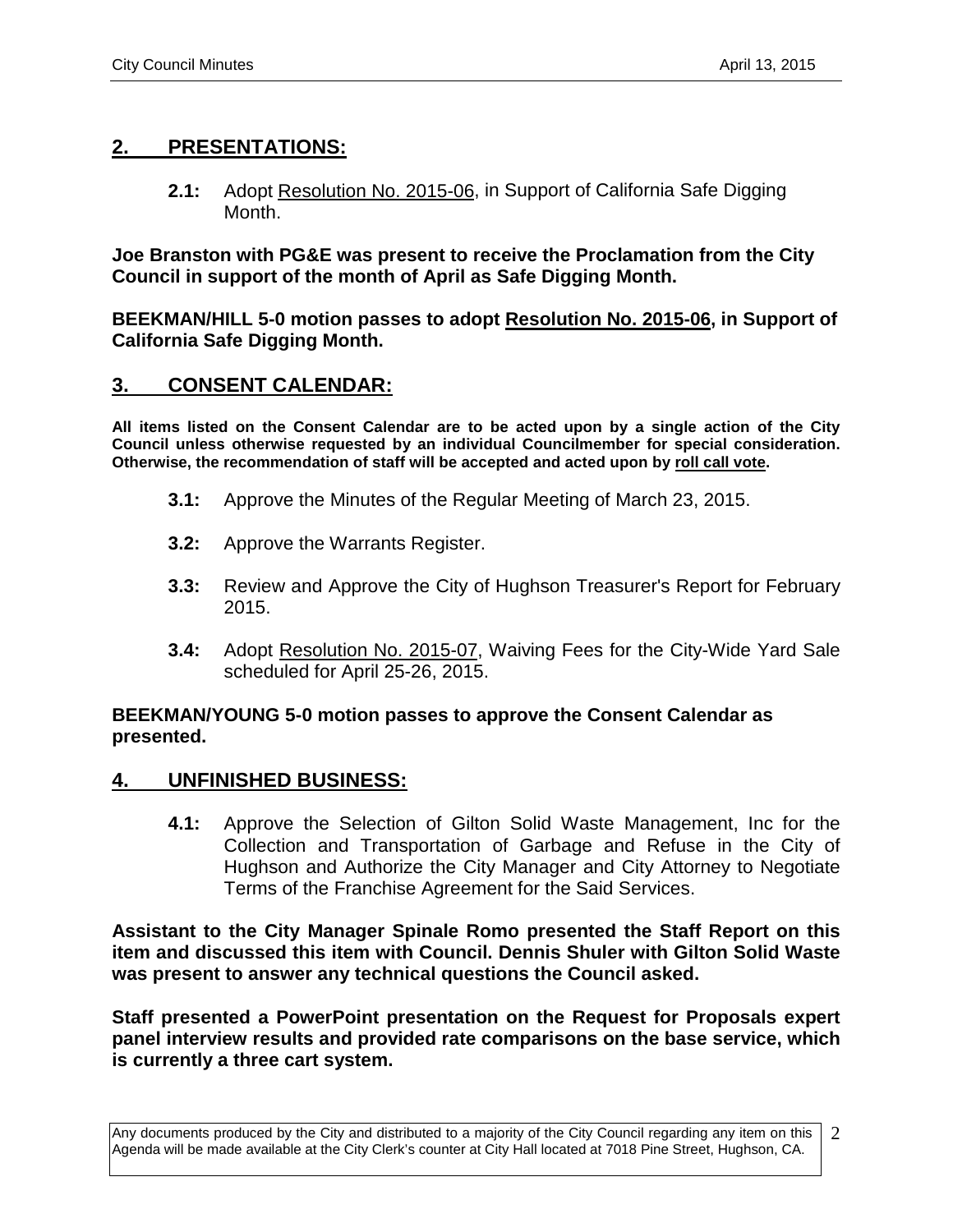**Council asked for additional information to be provided from Staff regarding the proposals submitted, including rate comparisons on the two cart system to compare against the three cart system rates.** 

**Staff will prepare this information to present to Council at the next meeting. This item was continued to next meeting. No action was taken by the Council.** 

**4.2:** Adopt Resolution No. 2015-08, A Resolution of the City Council of the City of Hughson reaffirming the Notice of Acceptance of Application (NOAA) based on revised terms and conditions for the Safe Drinking Water State Revolving Fund Project Funding for the City of Hughson, Project No. 50100008-011C.

**City Manager Mendez presented the Staff Report on this item. Cort Abney, the City's Water Consultant with the H2O Group was present to review the City's water system with the Council. Doug Dove, the City's Utility Rates Consultant with Bartle Wells & Associates was also present to discuss the water project and potential loan impacts on the current water rate structure and the increase needed to fund the project and pay off the loan.** 

**The Council deliberated on this item and discussed the water system with Staff.** 

**SILVA/CARR 5-0 motion passes to Adopt Resolution No. 2015-08, reaffirming the Notice of Acceptance of Application (NOAA) based on revised terms and conditions for the Safe Drinking Water State Revolving Fund Project Funding for the City of Hughson, Project No. 50100008-011C.**

# **5. PUBLIC HEARING TO CONSIDER THE FOLLOWING:**

**5.1:** Introduce and Waive the First Reading of Ordinance No. 2015-01, Amending the Hughson Municipal Code (HMC) Chapter 8.24, Smoking Pollution, to include recreational areas to the list of areas where smoking is prohibited, as well as to add electronic smoking and vapor devices to its definition of Smoking.

**Director French presented the Staff Report on this item. Ken Fitzgerald with Stanislaus County Office of Education and the Stanislaus Advocacy Action Team (StAAT) was present to discuss Smoke-Free Parks and answer any questions of the Council.** 

**Mayor Beekman opened the Public Hearing at 9:12 P.M. There were no public comments. The Public Hearing was closed at 9:12 P.M.** 

**HILL/YOUNG 5-0 motion passes to Introduce and Waive the First Reading of Ordinance No. 2015-01, Amending the Hughson Municipal Code (HMC) Chapter 8.24, Smoking Pollution, to include recreational areas to the list of areas where**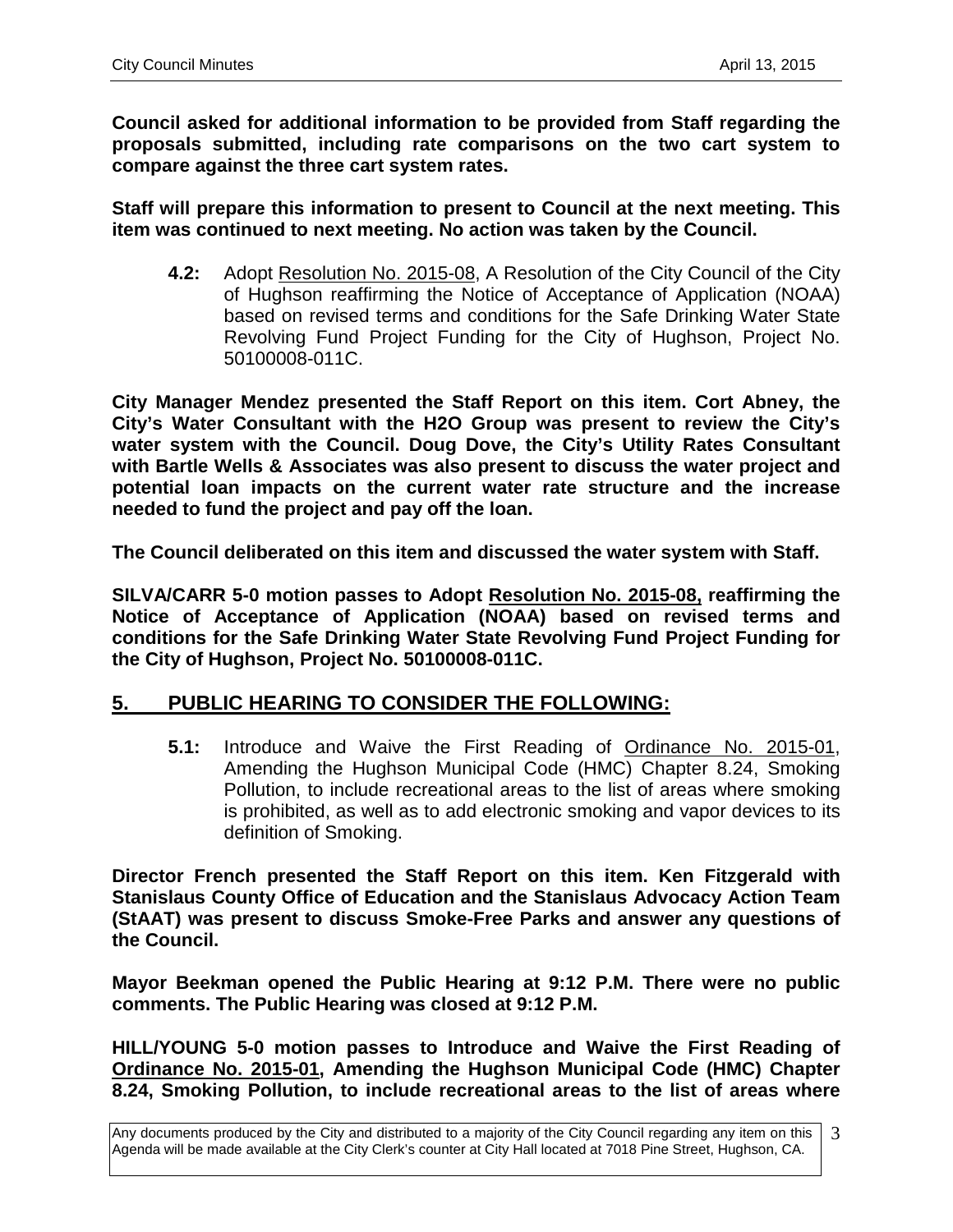**smoking is prohibited, as well as to add electronic smoking and vapor devices to its definition of Smoking.**

**5.2:** Introduce and Waive the First Reading of Ordinance No. 2015-02, amending Chapter 2.20 of the Hughson Municipal Code – Emergency Services to include revisions to the Disaster Council Organizational Structure.

**Mayor Beekman continued this item to the April 27, 2015 meeting. No action was taken on this item.** 

## **6. NEW BUSINESS:**

**6.1:** Accept the City Selection Panel's Recommendation of Lieutenant Larry Seymour for Hughson Chief of Police and Direct the City Manager to send a letter notifying Stanislaus County Sheriff Adam Christianson of the City of Hughson's recommendation of Lieutenant Larry Seymour to Hughson Chief of Police.

**City Manager Mendez presented the Staff Report on this item. Chief Seymour was present to introduce himself to the City Council and provide his background in law enforcement.** 

**The Council congratulated Chief Seymour in being selected as the new Police Chief of the City of Hughson.** 

**BEEKMAN/HILL 5-0 motion passes to Accept the City Selection Panel's Recommendation of Lieutenant Larry Seymour for Hughson Chief of Police and Direct the City Manager to send a letter notifying Stanislaus County Sheriff Adam Christianson of the City of Hughson's recommendation of Lieutenant Larry Seymour to Hughson Chief of Police.**

**6.2:** Approve Business Incentive Funds for contract services with the East Stanislaus Resource Conservation District (ESRCD) to initiate and manage a 2015 Hughson Farmers Market and Authorize the City Manager to negotiate and execute an agreement with the East Stanislaus Resource Conservation District for farmer's market management and initiation services.

**Director French presented the Staff Report on this item. Trina Walley with the East Stanislaus Resource Conservation District and Al Seaton with the Hughson Small Business Development Center were present to answer any questions from the Council.**

**BEEKMAN/YOUNG 5-0 motion passes to Approve Business Incentive Funds for contract services with the East Stanislaus Resource Conservation District**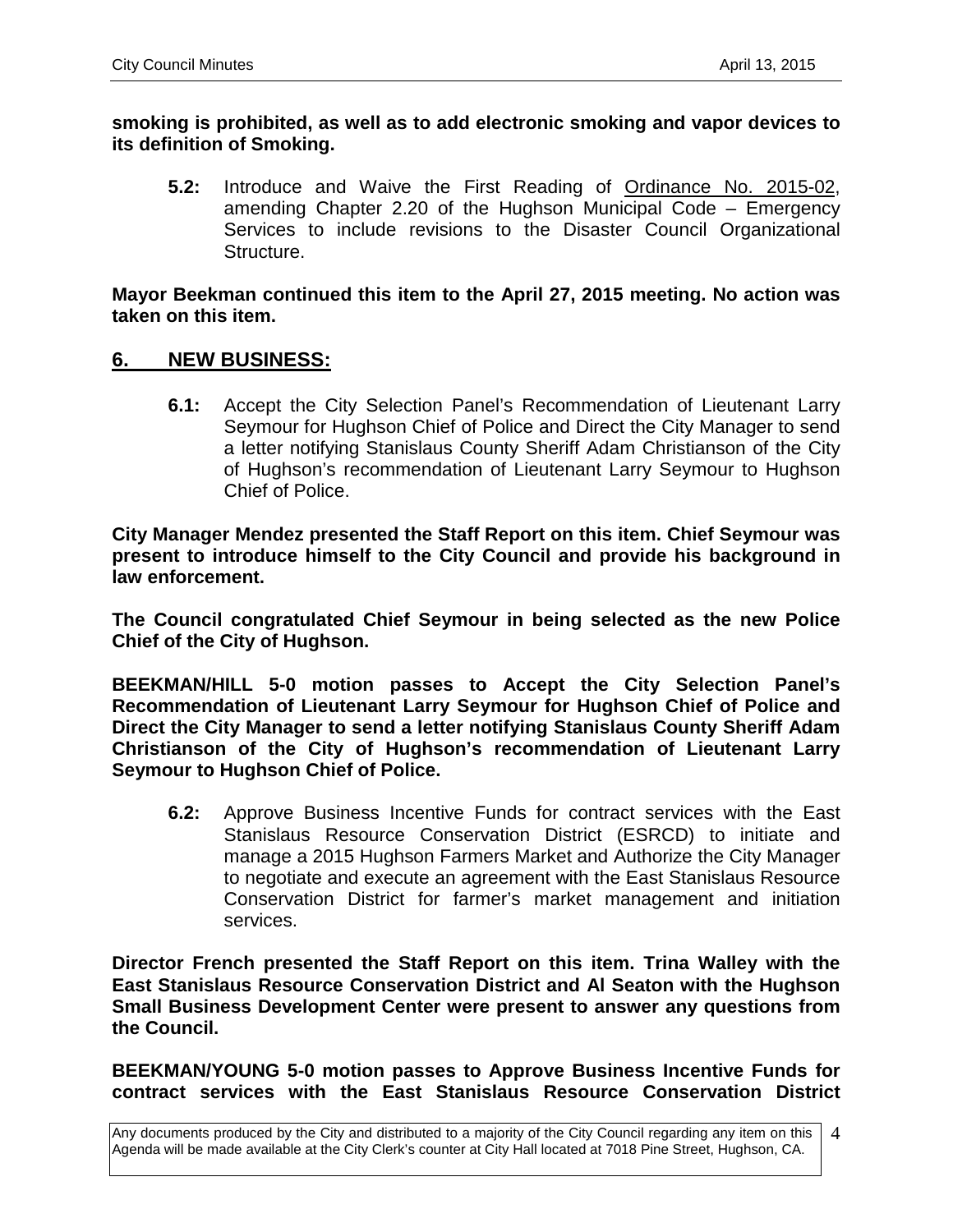**(ESRCD) to initiate and manage a 2015 Hughson Farmers Market and Authorize the City Manager to negotiate and execute an agreement with the East Stanislaus Resource Conservation District for farmer's market management and initiation services.**

# **7. CORRESPONDENCE:**

- **7.1:** Update of the Hatch Road and Santa Fe Avenue Signal Project.
- **7.2:** Parks and Recreation Commission Agenda for April 14, 2015.

## **8. COMMENTS:**

- **8.1:** Staff Reports and Comments: (Information Only No Action)
	- **City Manager: City Manager Mendez introduced Shannon Esenwein, the City's new Finance Director to the Council. He updated the Council on LOVE Hughson, Hughson Youth Baseball/Softball Opening Day, and Hughson Arboretum Open Garden Events, all scheduled for April 18. He also advised Council that the annual Legislative Action Day is April 29 in Sacramento, if any of the Council is interested in attending.**

**City Clerk:**

**Community Development Director: Director French updated the Council on the status of the Starn Park Play Structure** 

**Installation.** 

**Director of Finance:**

**Police Services:**

**City Attorney:**

**8.2:** Council Comments: (Information Only – No Action)

# **Councilmember Hill updated the Council on his attendance at the Fire 2+2 Subcommittee Meeting.**